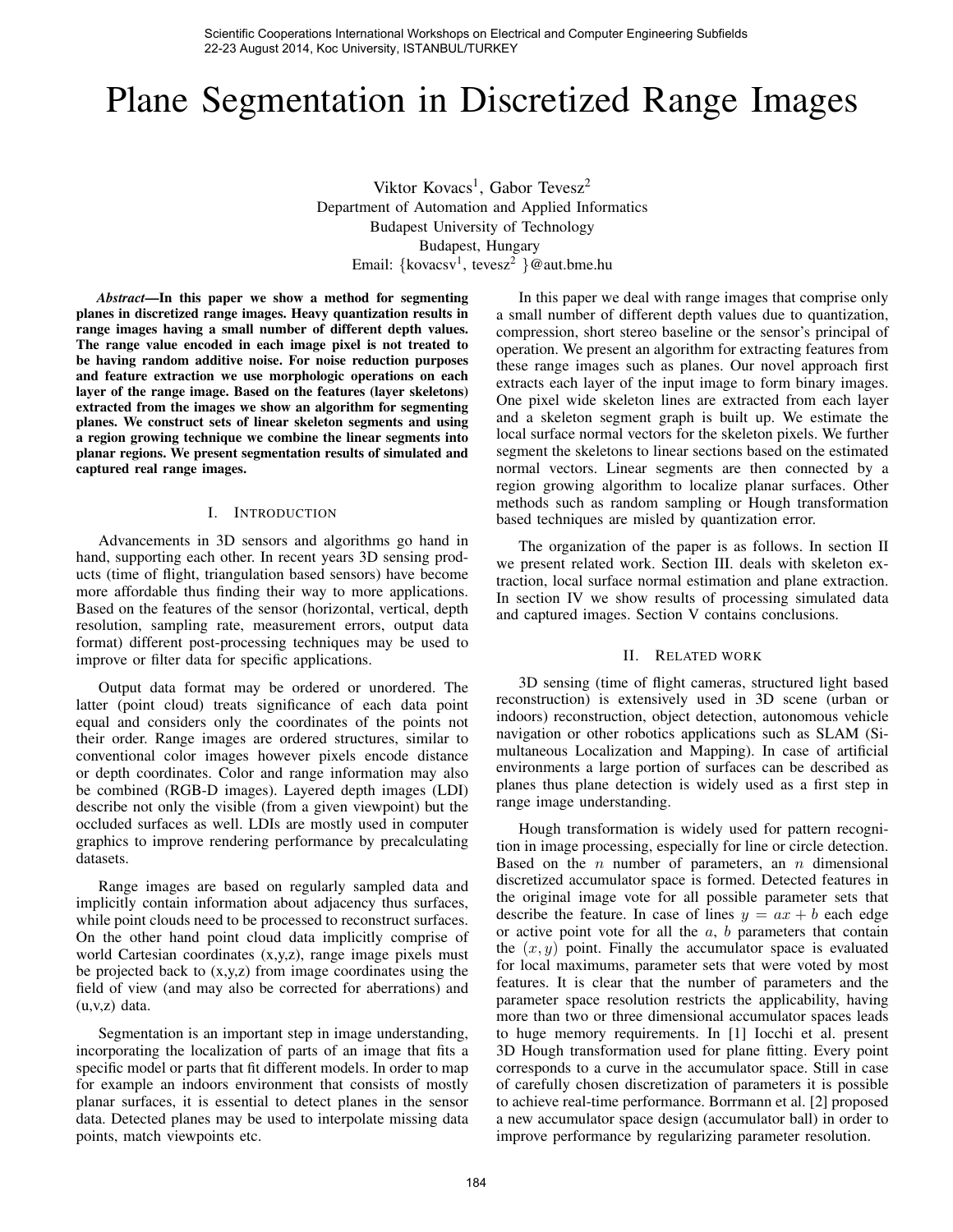Weingarten et al. [3] used laser scanner to acquire unordered datasets of indoors environments. Data were decomposed to cubic regions and stored in a dynamic list structure. The side length of the cubes were about 30 cm, each containing between 1 and 51 vertices. Random Sample Consensus (RANSAC [4]) was used to fit planes in each cubic region. Model parameters were evaluated based on the least squares method. The advantage over the PCA method is calculation speed. For the pixels, supporting the plane model, a 2D quad bounding box is calculated. Neighboring quads are merged together based on matching orientation and translation. In [5] authors used this approach in a SLAM application. The plane segments were used as landmarks for a SLAM. In case of heavily quantized range images RANSAC methods are not easily applicable at first. As each layer is described perfectly by a plane perpendicular to the camera axis, sampling must be consciously designed. The region growing segmentation step in our method could be substituted by RANSAC, by taking samples from skeleton pixels.

A fast plane detection algorithm was presented by Poppinga et al. in [6]. This method is based on region growing and local plane fitting as an eigenvector problem, however in order to improve efficiency, instead of a naive implementation, an incremental calculation method was proposed. The algorithm also exploits the neighborhood information that is available in range images. The authors also present a polygonalization method that is applied in 2D image space and later transferred to a 3D model.

A coarse to fine method for plane segmentation is used in [7]. First surface elements (surfels) are extracted at multiple resolutions from coarse to fine. In each step surfels are associated to planar regions that were detected in the previous step. Planes are created by grouping new unassociated surfaces to planes by Hough-transform. Connected planes are refined by RANSAC to find the best fitting plane and reject outliers.

Hulik et al. [8] modified three known depth image segmentation methods and proposed two new algorithms. They compared all five methods for accuracy and time consumption. They showed that while accuracy measures gave similar results, visual comparison showed significant differences.

Guillaume et al. [9] presented a surface segmentation method based on curvature tensors. Curvature is a widely used local descriptor for surfaces due to its invariant nature. Authors segmented triangle meshes into constant curvature regions. Based on curvature not only planar (infinite curvature) but other special surface types such as spherical or cylindrical surfaces may be easily segmented. Again, the estimation of curvature in discretized depth maps is a challenge.

In a previous work [10] we proposed a method to smooth range images that suffer from a significant amount of quantization noise. After smoothing we used a Hough-space method, orientation histogram to cluster local normals. Segmenting in Hough-space gave us parallel plane segments. We segmented point distribution along the normal axis to identify parallel planes.

We presented a method to identify salient points and corners using our layer based method in [11]. We used higher level heuristics to identify points that meet certain set of criteria in order to recognize corners and classify their type.

## III. PLANE SEGMENTATION

In order to detect planes we first create iso-depth skeletons from the layers. Next we approximate the local surface normals, then segment the skeletons to linear sections. Finally we grow planar regions from the linear segments.

## *A. Skeleton extraction*

Our method extracts each layer (given by the available range values) from the image and processes these layers individually. These layers are considered as binary images. In order to reduce noise we remove small connected regions and apply morphological dilation to the images. The connected components algorithm is used to identify small regions. The region size threshold and the amount of dilation must be selected based on the noise. After dilation skeletons are extracted [12]. The applied algorithm has excellent properties for our purposes such as few side branches, compared to other simple thinning algorithms.

Layer skeletons are one pixel wide lines resembling the features of each layer. These skeletons are similar to what we would see in case of extracting edges from an ideal but quantized range image, however the skeletons due to the dilation-erosion step, are more noise tolerant. Also due to the dilation as an unfortunate side effect, sharp corners become curved.



Fig. 1. Skeleton map generated from a quantized range image (44 layers)

Skeletons are broken into segments, which connect junctions or endpoints and do not contain other junctions. Short segments are likely to be unwanted side-branches. Segments containing pixels less than  $n_{MinSeq}$  are removed and segments are reevaluated, reconnected.

## *B. Local surface normal estimation*

In case of ideal range images it is possible to sample a small region of pixels in image space, back-project them to world coordinates. The local surface normals may be estimated by PCA, the least significant direction points to the normal direction. Based on the error of the fitting it may be decided weather the sample is part of a plane.

Plane detection in range images having few depth values (quantized) is more challenging. In such case most of the estimated normals would be directed towards the camera  $(0, 0, -1)$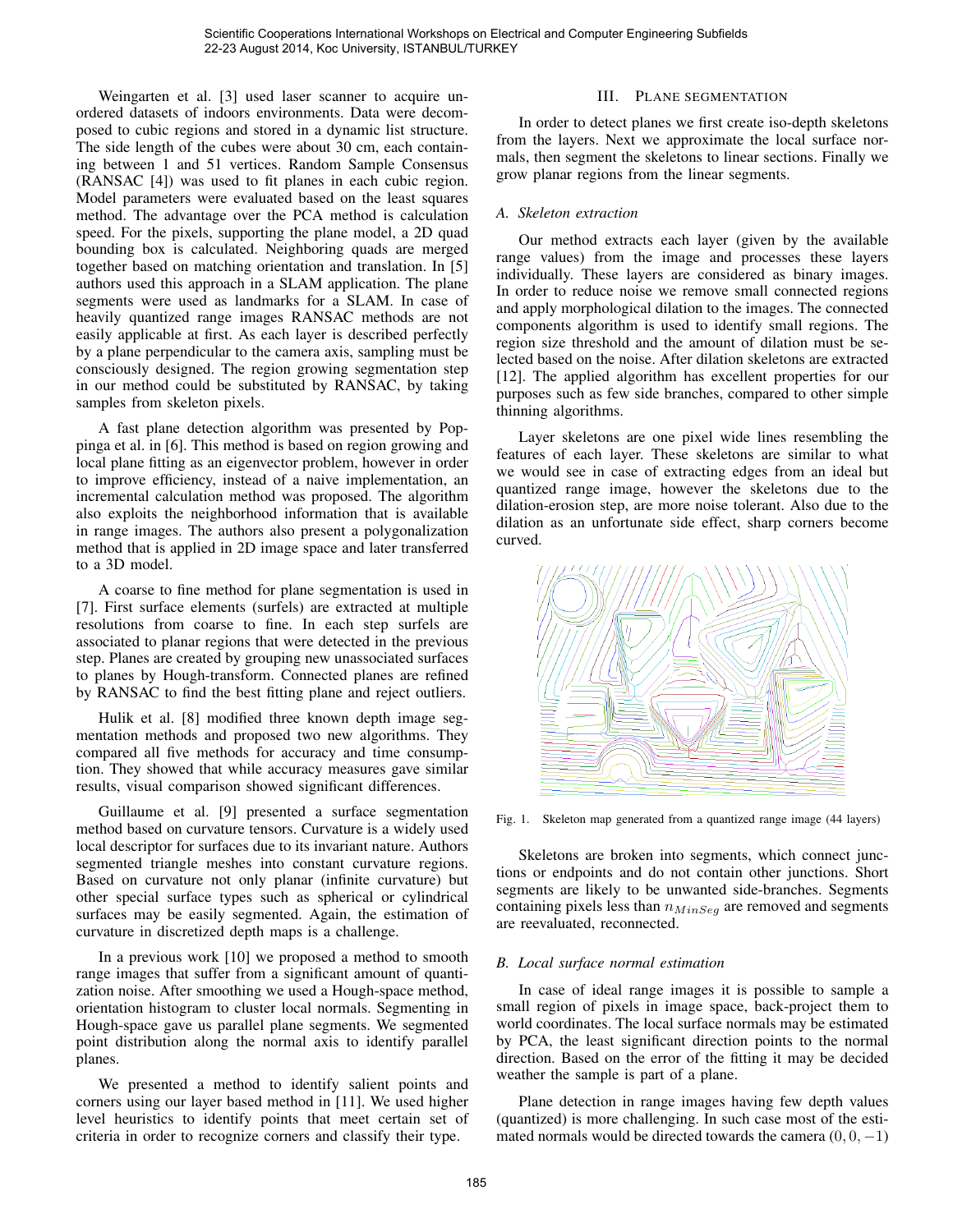direction as the layers are planar, having the same depth value. Similarly RANSAC based methods would find planar patches in the x-y plane to be best fitting. Noise model should not be considered random, quantization error is systematic. Pixels should not be handled equally: those that are on the edge or the center of quantization layers should be used for sampling. One option is to interpolate the pixel values within a layer [10] and estimate the local normals. Still, the noise might be high and the interpolation may be costly and might introduce other artifacts.

A 2D tangential orientation  $\alpha$  is calculated for each pixel along all the segments by fitting a line to given number of  $n_{FitLine}$  neighbors of the skeleton pixel. The tangent vector  $v$  is given by the eigenvector of the covariance matrix corresponding to the largest eigenvalue. This 2D orientation  $\alpha$  equals the 3D tangential projected to the x-y plane. The b binormal direction is needed to estimate the local surface normal *n*.

$$
C = cov(X, Y) = \begin{bmatrix} \sigma_x^2 & \sigma_{xy} \\ \sigma_{xy} & \sigma_y^2 \end{bmatrix}
$$
 (1)

$$
\lambda_{1,2} = \frac{\sigma_x^2 + \sigma_y^2 \pm \sqrt{(\sigma_x^2 + \sigma_y^2)^2 - 4(\sigma_x^2 \sigma_y^2 - \sigma_{xy}^2)}}{2}
$$
 (2)

$$
\lambda^* = \max(|\lambda_1|, |\lambda_2|)
$$
\n
$$
(\lambda^*) = \frac{2}{\left[\frac{(\sigma^2 - \lambda^*)}{\sigma}\right]}
$$
\n(3)

$$
\mathbf{v}^* = \begin{bmatrix} -(\sigma_x^2 - \lambda^*)/\sigma_{xy} \\ 1 \end{bmatrix}
$$
 (4)

$$
\mathbf{v} = \frac{\mathbf{v}^*}{|\mathbf{v}^*|} \tag{5}
$$

$$
\alpha = \arctan(v_2/v_1) \tag{6}
$$

In order to determine  $b$  direction let us consider a  $P$  plane that is perpendicular to the previously defined tangent vector  $v$ . We look for the  $b$  binormal in  $P$ . We evaluate the signed distance  $d$  eq. (7) from  $P$  (given by the selected point  $p_0$ and the tangent vector  $v$ ) to all the  $p$  skeleton points along the segments in the next layer. We select a point where the signed distance changes sign and has the shortest Euclidean distance  $d(p_0, p)$ . This  $p^*$  point is considered adjacent to  $p_0$ . The binormal is given by  $b = p^* - p_0$ . The normal *n* is given by  $n = b \times v$ . Normals are flipped if needed to point to the front faces as the direction of  $v$  is undetermined. All vectors are normalized to unit vectors. To improve noise tolerance, a combination of several binormals may also be used. Not only the following but several adjacent layers' binormals may be used to estimate  $n$ . Note that in this case details such as edges, corners may be filtered.

$$
d(p_0, p) = v \cdot (p - p_0) \tag{7}
$$

where v is the tangent at point  $p_0$ .

The algorithm deals with pixels of layer skeletons, however to help visualization we assigned each pixel in the image space to the closest skeleton pixel in the same layer.

## *C. Plane extraction*

In our model we assume that quantization levels are given by  $x - y$  planes, perpendicular to the z axis. Considering  $P_1$ 



Fig. 2.  $l_i$ : layer skeletons, v tangent, b binormal, n normal direction

 $(n_1, p_1)$  and  $P_2$   $(n_2, p_2)$  planes.  $P_1$  is arbitrary,  $P_2$  represents the quantization layer. Their intersection line is l, given by:

$$
\mathbf{l} = \mathbf{p_0} + t\mathbf{v} = (x, y, z)^T
$$
 (8)

$$
\mathbf{v} = \mathbf{n_1} \times \mathbf{n_2} \tag{9}
$$

$$
\mathbf{n_1} \cdot \mathbf{p_0} = d_1 = \mathbf{n_1} \cdot \mathbf{p_1} \tag{10}
$$

$$
\mathbf{n_2} \cdot \mathbf{p_0} = d_2 = \mathbf{n_2} \cdot \mathbf{p_2} \tag{11}
$$

Assuming  $\mathbf{n_2} = (0, 0, z)^T$ ,  $P_1$ ,  $P_2$ , l all contain  $\mathbf{p_0}$ , leads to:

$$
y = ax + b = -\frac{n_x}{n_y} x \frac{d_1 - n_z z}{n_y}
$$
 (12)

Taking perspective projection into account in the image space  $(u, v)$  where  $u = x/z$ ,  $v = y/z$ :

$$
v = -\frac{n_x}{n_y} u \frac{d_1 - n_z z}{n_y} \tag{13}
$$

Meaning that by changing  $z$  quantization edge position, it does not change the orientation of the line in image space, that is representing  $P_1$  plane. Thus all  $P(\mathbf{n}, \mathbf{p})$  planes are represented by  $n_x/n_y$  slope lines.

As a next step in the proposed algorithm we extract linear sections of the skeleton segments. To do this we first define  $\beta(p)$  breakage angle for each skeleton pixel by fitting a line to  $n<sub>β</sub>$  number of pixels to both the left and right neighbors of the pixel. The intersection angle is stored for each skeleton point. Next we apply a region growing algorithm for each segment: select the skeleton pixel where (14) the sum of all i adjacent pixels' breakage angle is minimal. In case this sum is larger than a  $\beta_{min}$  threshold, the segment is omitted. A linear segment is formed by adding  $p_0$  and its adjacent skeleton point until the angle between the normal of the segment and the normal of the examined point is less than a given  $\gamma_{max}$  threshold. Each time a point is added, a given weight is associated to modify the normal direction and center point for the linear segments. The weight is given by the 2D Euclidean distance of the point and the center of the segment.  $w(d_{2D}) = (\sqrt{(2\pi)}\sigma)^{-1} \exp(-d_{2D}/2\sigma^2)$  where  $\sigma$ is a predefined constant.

$$
p_0 = \underset{p \in S}{\text{argmin}} \sum_{q \in N_i(q)} \beta(q) \tag{14}
$$

The next step is to grow parallel linear segments into planes. First the longest unprocessed linear segment  $l_0$  is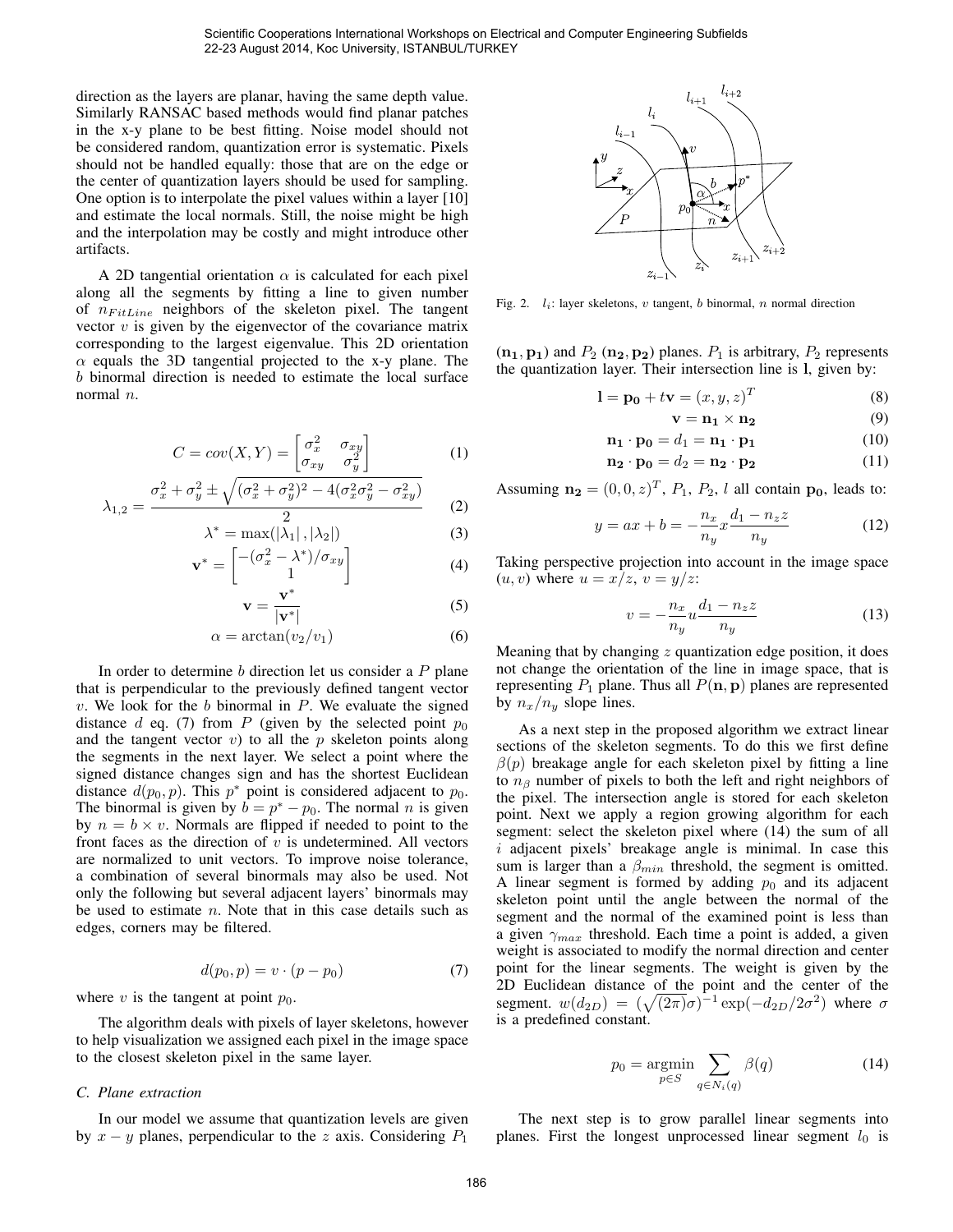| LinearSegment 2 Linear segment extraction algorithm |  |  |  |
|-----------------------------------------------------|--|--|--|
|                                                     |  |  |  |

input: S output: P while  $S \neq \emptyset$  do  $lookl, lookr \leftarrow true$  $n \leftarrow 1$  $p_0 \leftarrow$ GetFirstPoint(S)  $L_i \leftarrow p_0$ while not *finished* do  $l$ ←GetNthLeftNeighbor( $S, p_0, n$ )  $r \leftarrow$ GetNthRightNeighbor( $S, p_0, n$ ) if *lookl* and Angle $(l.n, L.n) < \gamma_{max}$  then  $L_i \leftarrow l$ , Weight $(L_i.p, l)$ else  $lookl \leftarrow false$ end if if *lookr* and Angle(*r.n*,  $L.n$ ) <  $\gamma_{max}$  then  $L_i \leftarrow r$ , Weight $(L_i.p, r)$ else  $lookr \leftarrow false$ end if Update  $L_i.n$ ,  $L_i.p$ f inished ← (not (lookl or lookr))or( {l, r} = ∅)  $n \leftarrow n + 1$ end while **if** Count( $L_i > n_{min}$ ) then  $L \leftarrow \{L, L_i\}$ end if end while

selected. Next the linear segments on the neighboring layers  $L_{l_0+j}$  are searched for similar normal directions and distances. Linear segments that fulfill the requirements are added to the plane  $(P_i)$ . Each time a linear segment is added a weight is also given to modify the plane parameters.  $w =$  $1/\sqrt{2\pi}\sigma \exp(-\text{length}_{3D}(l_i)^2/2\sigma^2)$ ,  $\sigma = \text{length}_{3D}(l_0)$ . Next the adjacent layers are evaluated and so on. The process stops when no more fitting segments are found in the last  $c_{max}$ layers. A new  $(P_{i+1})$  plane segmentation starts.

$$
length_{3D}(l) = \max_{p,q \in l} d(p,q)
$$
 (15)

## IV. RESULTS

In this section we investigate the accuracy of the algorithm for plane segmentation. For evaluation purposes first we use simulation images at different discretization levels with ground truth data. The algorithm was also tested on real captured data.

## *A. Simulation*

Simulated scenes (Fig. 3.) were constructed with ground truth data to test the algorithm at different quantization levels. The scenes contained several distorted cubic and spherical objects. In order to simulate quantization a non-linear, tangential function was used. Although the image did not suffer from any noise, we used the same parameters (dilation) as for real images. This resulted in significant smoothing of skeletons around edges (Fig. 1). Figure 4. shows estimated local surface normals for skeleton pixels. Due to the quantization of the





Fig. 3. Simulated scene, colors represent normal direction (RGB:XYZ)

layer skeletons' pixel positions, especially near 0° and 90° orientation, local surface normals tend to fluctuate. By increasing the number of pixels used for  $\alpha$  estimation, this effect may be handled. Normal estimation on non-planar surfaces (spheres) showed good results. The resulting segmentation of the algorithm can be seen in Fig.5. Each color represents a segmented planar surface. Results show uncertainty near crease edges, in some cases these regions are oversegmented. By choosing an appropriate  $\gamma_{max}$  value it is possible to restrict segmentation from edges. The normals estimated for these individual planes are shown in Fig. 6 .

By increasing the depth resolution layers become less continuous causing linear skeleton segments to break into several pieces and distributed on several adjacent layers. This affects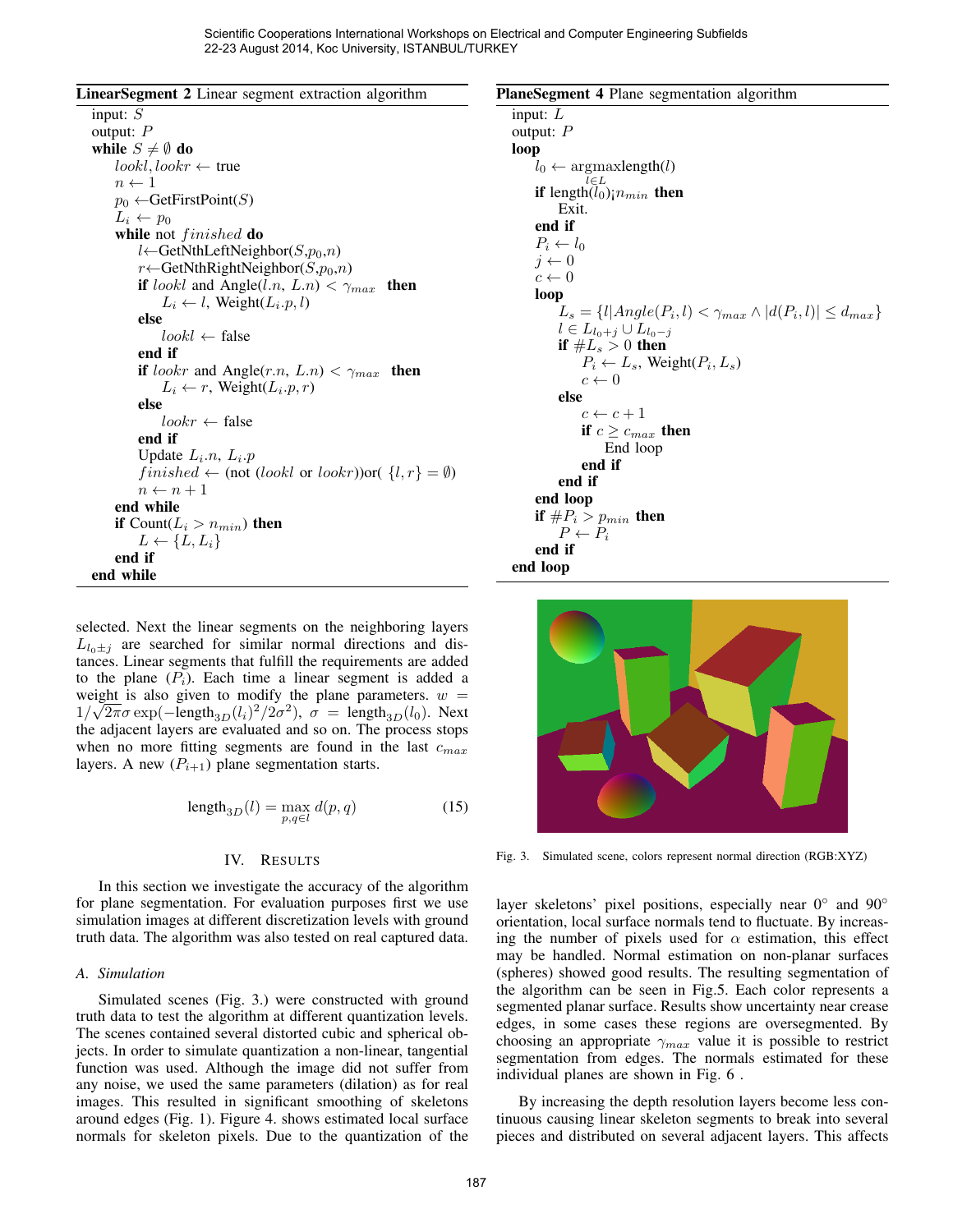the performance of the algorithm significantly as increased number of adjacent layers are needed to be searched for skeleton segments. In case of higher depth resolution range images, other conventional methods should be used.

In case of decreasing the number of layers the algorithm still gives acceptable results. The number of planar segments identified depends on the size of the regions and their orientation respect to the camera. A plane near perpendicular to the camera would be described by only a few layer segments thus increasing localization uncertainty.



Fig. 4. Estimated local surface normals



Fig. 5. Plane segmentation results



Fig. 6. Reconstructed, segmented normal direction image, 44 layers, steep regions were omitted



Fig. 7. Oversegmentation at 192 layers



Fig. 8. Normal approximation error at different depth resolution

Figure 8. shows the mean error of the normal vector estimation for planes in the sample image. The measurements are based on different locations that are meant to be part of planar surfaces. In case the selected point was not identified as part of a plane, the value was omitted. As the number of layers increase the mean error drops, until about 80-100 layers. Having even more layers slowly increases the error as layers become more fragmented, less continuous (Fig. 7.). The optimal number of layers depend on the image contents and resolution. In case of the mean plane errors we see lower estimation error, as low as 1<sup>°</sup>.

Figure 9. shows the distribution of normal error for individual pixels that are part of a segmented plane, and for different quantization levels. We see that for less range layers the error falls faster, giving more accurate estimations. For more layers we see less drop in the error distribution due to the problem of quantization in image space: layer skeletons are very close thus estimation is more uncertain. The most significant portion of the estimation error lies in the  $0-5^\circ$  region.

# *B. Real data*

We also evaluated the algorithm by using real data acquired by the Microsoft Kinect sensor. Optical distortions were not corrected. We examined the algorithm by further reducing the number of depth layers. Due to noise, oversegmentation is more likely compared to simulated images. By selecting algorithm parameters for a specific image acquisition system and application, segmentation errors may be greatly reduced.